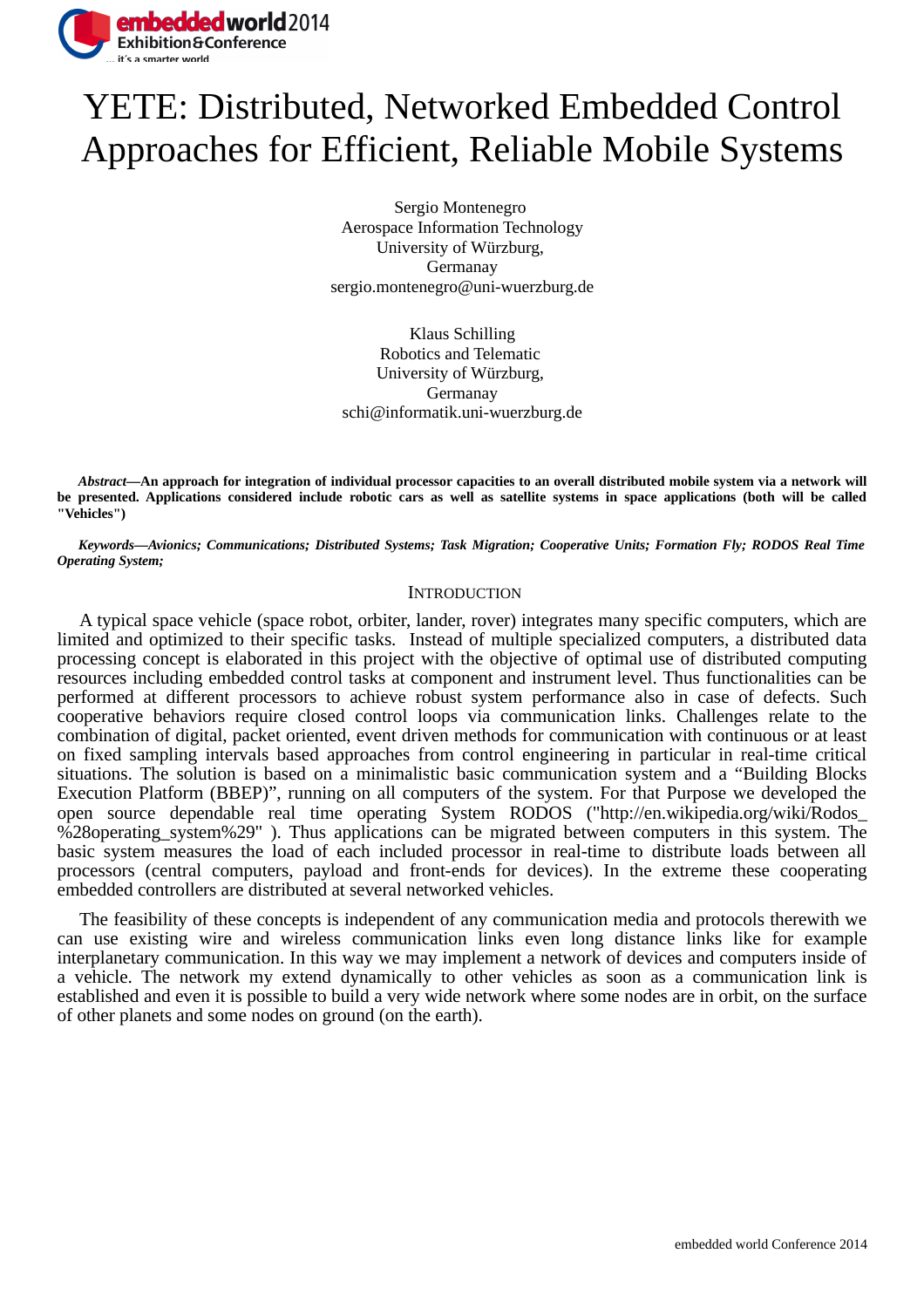#### APPROACH

A typical spacecraft has many devices, each one has its own front end computer. Even if a device is idle, the computing resources of its front end computer are not accessible to other functionalities and similar, if a device requires more computing resources than it is provided by its front end computer, no one else can help.

We aim to banish this border. Instead of having many sometimes very powerful and sometimes very small front end computers, we aim to implement a computer cluster which has enough resources to perform all spacecraft applications and all required functionality for the attached devices. Each device has now just a small front end interface to the computing cluster. The interconnection between front end interfaces and computing cluster elements will be implemented in the first step using wired and in the next step using wireless communication links.

At the end, instead of many specialized IO-computers plus board computer, we will have only a few powerful computers in a cluster. This computer pool offers scalable computing power and reliability. By turning units on and off we can adapt the system to the current system requirements, including power consumption, computing performance and grade of redundancy.

After we have wire less links between devices and computing cluster elements, for the communication and cooperation, there is no border or barrier between several spacecrafts or rovers (lets call them "vehicles") as long as they are close enough. Now vehicles can support each other with computing power and by providing direct access to any sensor or actuator.

#### EXAMPLE SCENARIO

In this scenario the whole system consists of multiple cooperating space vehicles which are communicating with each other by relatively powerful radio signals. This inter-vehicle-communication link can have a range of several kilometers.

In each vehicle the modules - computer, actuators, sensors – are communicating by low range radio signals in a range of only a few meters (max. 10). But there is also an additional more powerful transmission device for several kilometers (up to 100 km for satellites, up to 2 km for robot vehicles) to enable data transfer between units of one formation.

We work with several cooperating space vehicles. If one (A) has a problem, a second vehicle (B) may approach, so that B can receive sensor data from A and trigger/control its actuators directly without requiring any interaction with the board computer of A.

B can not only diagnose the state of A but it can also control A with its own sensors and actuators for example to move it to another place.



*Two Vehicles where all internal devices and computer may be accessed by both.*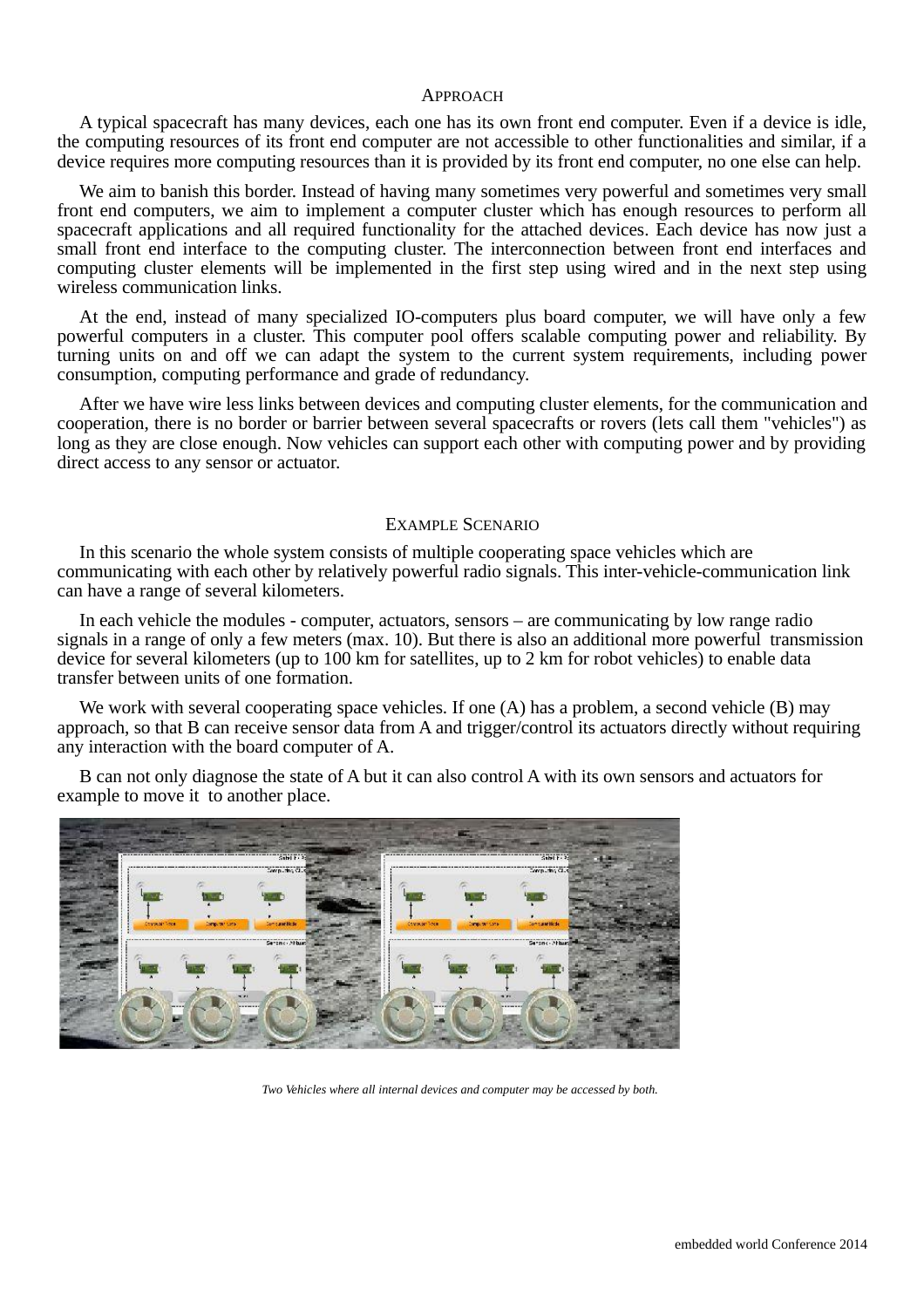This strategy will allow:

1. Several vehicles together can perform computations which need a higher computational power than the one existing in a single vehicle.

2. Even if the board computer of one vehicle fails completely, another vehicle can diagnose the failed one and maybe trigger a recovery.

3. Any vehicle can use sensor data from any other vehicles, e.g. sensor fusion.

4. If one vehicle is damaged completely, the still working sensors and actuators can be used by the other vehicles.

5. If the board computer of a vehicle is overloaded, some of the software tasks can be executed on other computers on other vehicles.

## DEVELOPMENT STEPS

The final functionality of YETE will be implemented step by step in 5 steps or models:

1. In our first model (June 2014) we will replicate the typical space craft hardware: We have a board computer plus few devices each with its own front end computer. From the Hardware point of view nothing is new, but the software is different. All Computers (Board computers and device front end computers) have a common software infrastructure (RODOS) which allows task to migrate from any computer to any other. Now the software sees no boundaries between device front ends and other computers. Applications may be executed anywhere where we have free computing power.



2. In our second model we remove the front end computers from the devices. Instead of such, we will have only very simple SOC (System On One Chip) Interface to the computer network. Instead of a single board computer we have now a cluster of several computers. Like in Model 1 software applications may migrate from any node to any other. Now we have fewer computers and higher functionality and flexibility. The tasks required by the devices may be executed now on any computer in the network.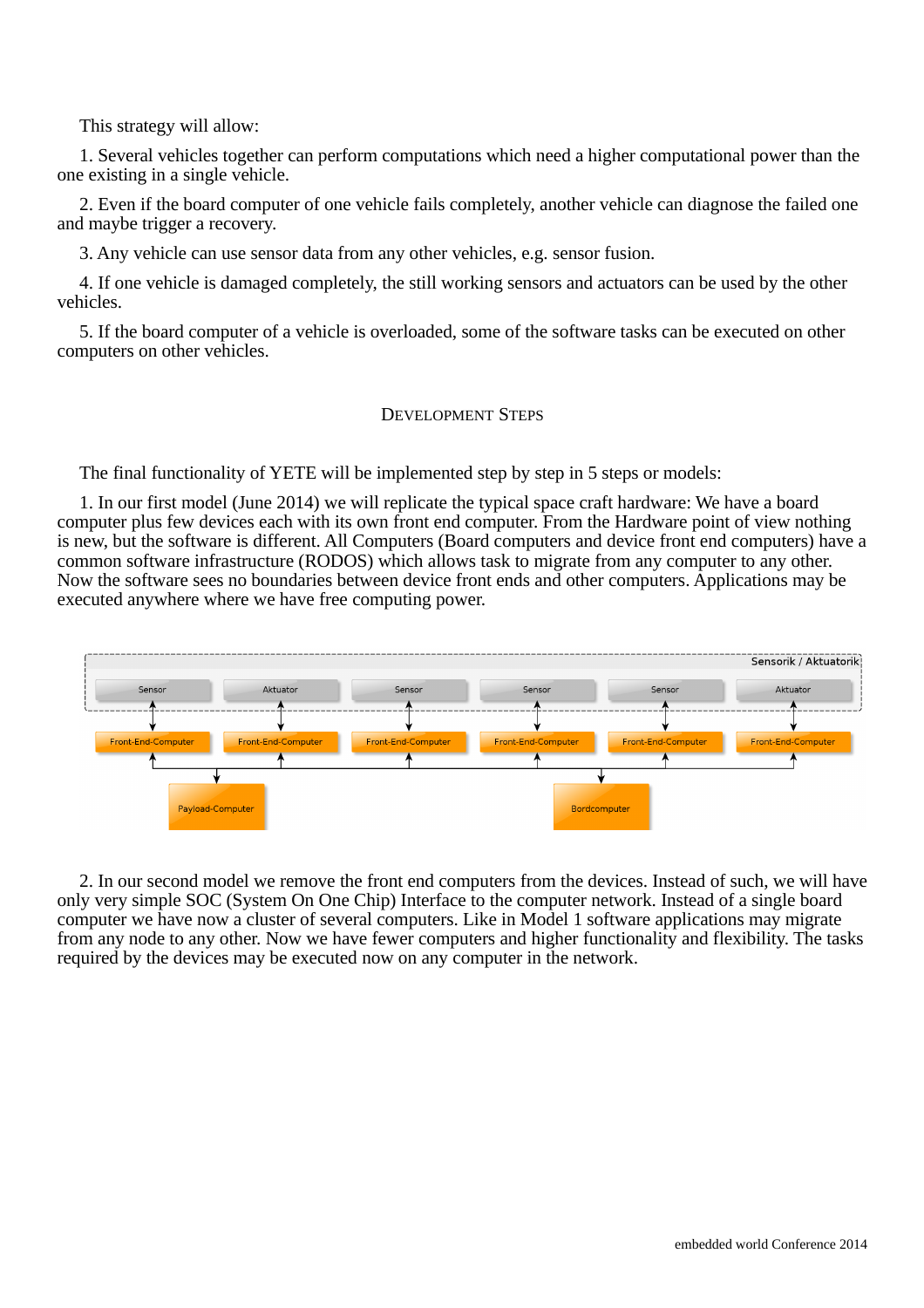

3. Until Model 2 we used wires to interconnect devices and computers. In model 3 we remove the wires and use instead of wires a wireless protocol like for example WiFi. Devices will get an SOC interface to the wireless network. In this SOC we will implement the wireless protocol as well as the required interface to the corresponding device. Now we can just attach new devices to the vehicle without having to change software or hardware. A very big drawback of current space computers is that their hardware has to be tailored to the attached devices. If we have another vehicle configuration with other devices, we have to redesign the board computer. But now, in Model 3, a computer needs only a single interface to the wireless network and it may be developed independently of the attached devices.



4. The step from model 3 to model 4 is very small. Now we just have to bring two or more of the vehicles from the model 3 in proximity, and now any computer and any device from any vehicle may communicate with any other. Software tasks may now be distributed among vehicles and any vehicle may use any device from any other.